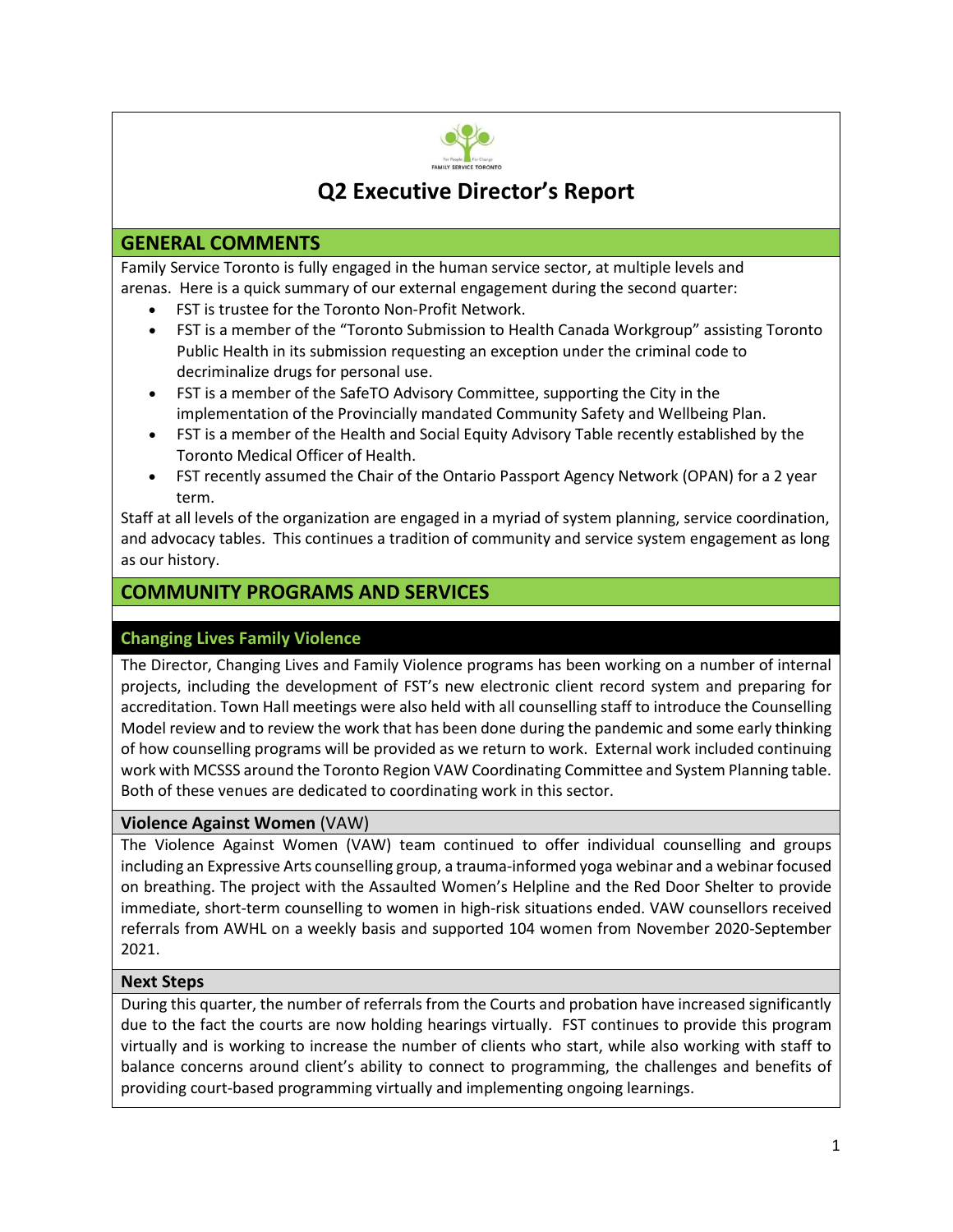#### **Community Engagement**

Stars are aligning at 355 Church! With the confirmation of new tenant-partners in the building, the Iranian engagement team has started to connect our work with Madison Community Services. The collaboration focuses on a two-way client referral initiative where Madison will refer their Farsispeaking clients to FST to join the peer support group of Iranian women, seniors, and youth, while our Iranian team will refer clients to Madison who need mental health support and supportive housing. This is just the beginning, as the engagement team explores more the benefits of having access to our neighbor agencies that provide direct services, and the team will initiate more strategic collaborative work to expand the services and resources for residents and communities that we engage.

# **Seniors and Caregivers Support Services**

The Seniors and Caregivers Support Service (SCSS) team continued individual counselling, groups for seniors and caregivers and the friendly chat program. Team members participated on the FST run Elder Abuse Consultation Team and provided consultation to other senior supporting organizations. Pat's Place continues to house older adults seeking refuge from abusive situations and received some updates (a new TV and newly installed grab bars) to improve the experience of those using the unit.

#### **Counselling Services**

During this quarter, the Counselling team and the David Kelley Services team have experienced some significant changes in staffing with resignations, leaves and pending retirements. Work has been ongoing to ensure that transitions are managed as best as possible with clients and hiring processes have started. Both teams continue to support the walk-in counselling program, with supports from other teams, as needed. Requests for supports continue to be strong.

#### **Families in Transition**

The Families in Transition (FIT) team offered virtual workshops for parents on topics such as parenting during change and coparenting and continued individual counselling with children/ parents. The FIT and VAW teams held a joint team meeting where teams presented cases for consultation and discussed opportunities for collaboration. Collaboration discussions and joint team meetings will continue.

#### **Social Action**

In this quarter, Campaign 2000 national office and provincial/territorial partners began the report card writing process, aiming to release 10 cards in total in the fall.

Following the recruitment of the project coordinator in August, the Localizing SDGs project established key project infrastructure including the project team, project advisory committee, workback schedules, and communications guidelines. In partnership with the advisory committee, the project team also began its preliminary research including developing a literature review and provincial and local policy map. Alongside the key project deliverables, the project team is also making connections within and across civil society, especially with other organizations working on the Sustainable Development Goals nationwide.

The director of Social Action is one of two staff leads on the Joint Board/Staff Working Group for Equity Diversity and Inclusion, the focus in this past quarter being to retain the external consultant to work with the organization on this process.

#### **Knowledge Building**

**Quality Work:**